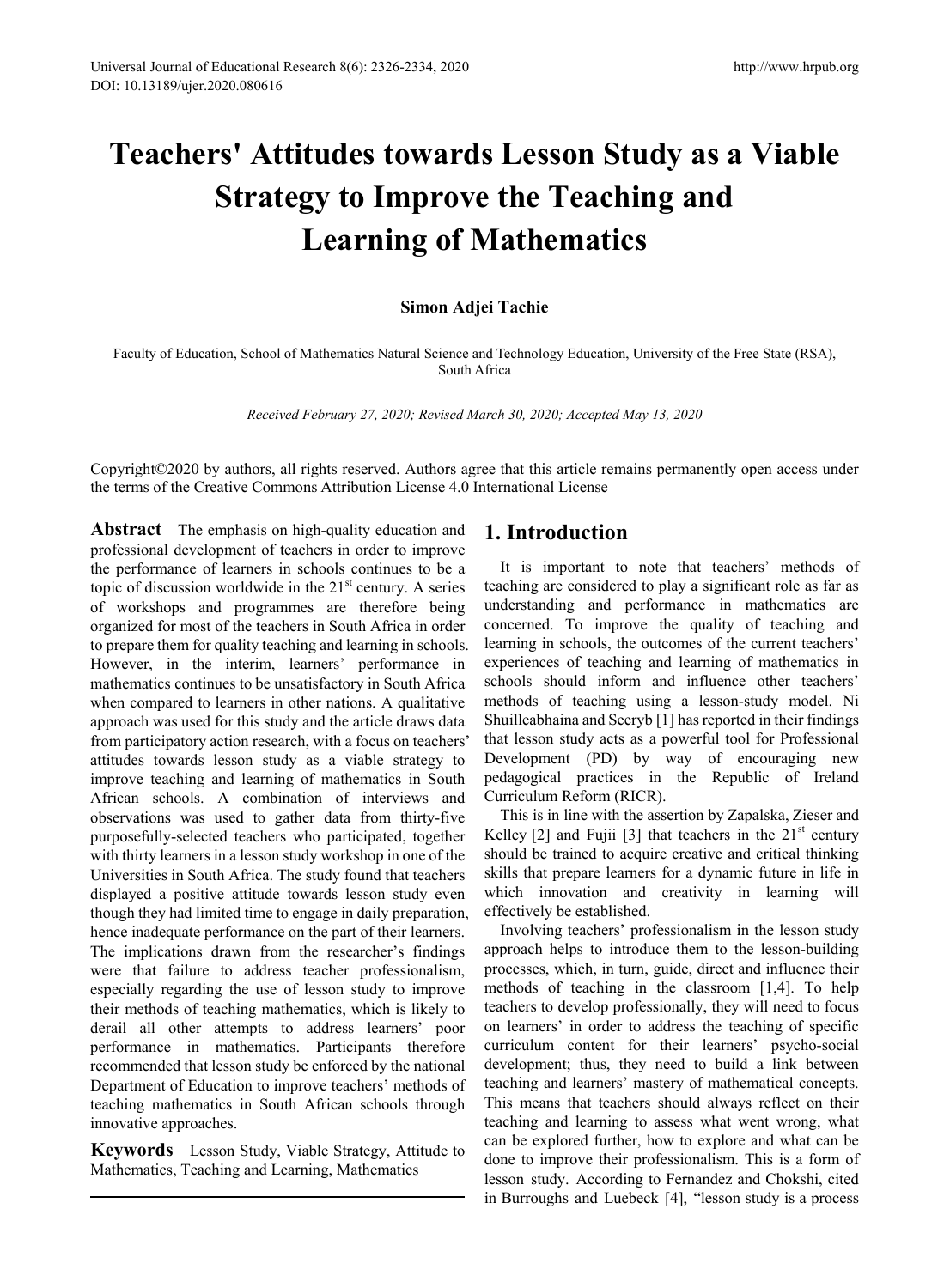for creating deep and grounded reflection about the complex activities of teaching that can be shared and discussed with other members of the profession." Teaching involves individuals changing lives. Teachers should assist or develop learners to their full potential academically, socially and emotionally, so they need to set up teaching and learning situations in a special way that encourages learners to do their own thinking in learning situations. In other words, they should not be "spoon feeders" of information. Instead, they need to create a conducive environment that supports learners' creativity through self-exploration in solving life's problems.

South Africa is one of the countries in Africa that usually takes part in TIMSS assessment with dismal performance among its learners in Mathematics and Science. Studies have shown that lesson study has not been popular in South Africa in order to guide teachers in the planning of their lessons; hence scholars may attribute learners' poor performance to this shortcoming [5]. It has therefore become imperative for the researchers and academics to engage both pre-service and post-service teachers in intensive lesson study models to equip teachers with relevant skills and strategies in order to assist learners in mathematics problem solving in South African schools. Teachers in this study collaboratively prepared lesson studies under the supervision of certain lecturers who were part of the project at the selected university. The aim was not to focus on how much teachers needed to know but how they needed to know, and what else they needed to know in teaching of mathematics through this particular lesson study project. This serves as part of the professional growth of South African teachers, based on Japanese teaching methods.

## **2. Problem Statement**

Related studies have identified the fact that many of the professional development projects have not been able to change the classroom practice of the teachers in order to prepare learners for a dynamic future in the  $21<sup>st</sup>$  century [6]. In the same way, studies on lesson study, as a viable strategy to improve teaching and learning in mathematics classes have been minimal in South Africa [5]. Related literature confirms that in South Africa there is a shortcoming in the way that lesson study is used as a remedy to address the issues of the quality of teachers' professionalism in the country's education system. It is, however, important to know that strides have been made at the international level to demonstrate the importance of the lesson study model to the classroom teacher in professional development efforts. This has been undertaken by sharing ideas and limited resources collaboratively in the teaching of mathematics. This adapted innovative Japanese approach can help pave the way for rural mathematics teachers, through collaboration, to improve their methods of teaching and learning of mathematics in class [7,8]. It is

therefore important to conduct this study in South Africa where many rural and township schools are disadvantaged and under-performing.

## **3. Research Question**

In order to help the researcher to assess the stated problem, the following research question was posed:

In what ways do teachers consider lesson study as a viable strategy to improve their teaching and learning of mathematics in schools?

# **4. Theoretical Frameworks**

As stated learners' performance in the study of mathematics has not been encouraging, the problem is mostly attributed to learners' attitude towards the study of the subject and teachers' inability to embark on intensive collaborative lesson study to address their shortcomings in the teaching of mathematics. This study was influenced by two theories, namely, Bandura's [9,10] theory of self-efficacy as well as attitude-behaviour relation's theory [11,12]. These theories are presented in this paper to reflect on the relationships, attitudes, efficacy prior to studies investigating the influence of attitude and self-efficacy on teachers' use of lesson study in classroom practice.

Research has shown that many intervention programmes have been undertaken to improve teacher's professionalism worldwide and in South Africa [13,14,15]; for example, in South Africa, Jita, Maree and Ndlalane [16] embarked on a study which focused on an in-service education programme for developing teachers. It was structured along the lines of the Japanese lesson study model. This justified the use of the self-efficacy theoretical framework in the current study since the programme provides elements that are in line with mathematics teacher professionalism. In this regard, Bandura advises that people (in this case, teachers) should try to regulate their behaviour when doing something on the basis of a belief system for development; hence, teachers in this study embarked on the lesson study model in order to develop themselves professionally by sharing ideas and information. This concurs with the view of Jita et al. [16] and Yulianto, Kamidjan and Asteria [17] who contend that a lesson study approach, as a component of curriculum implementation, establishes a system whereby teachers rely on one another in coaching, leading interactive discussions and exploring alternative ways of solving mathematics problems in class. This lesson study approach was carried out as a professional way of planning by way of a positive through a positive attitude, dedication and commitment as a group with one common idea. According to Bandura [10], people mostly regulate their behaviour of doing something on the basis of a belief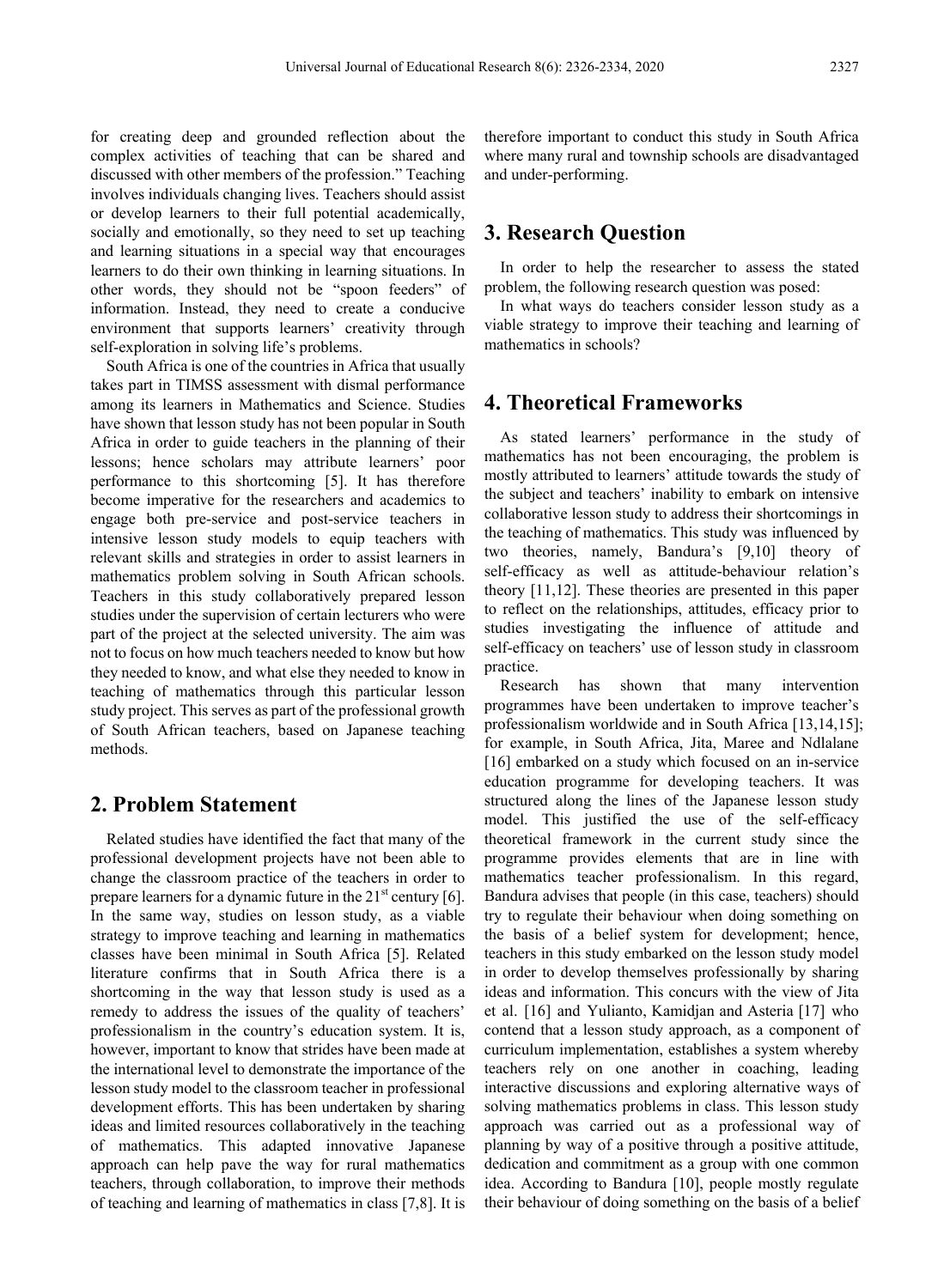system, particularly beliefs of personal efficacy (the power to produce desired outcomes out of a commitment and to forestall undesired ones) and self-efficacy (the belief in one's own ability to execute a certain course of behaviour successfully to achieve a goal). Both of these efficacy forms are considered to be situations or task-specific key factors in how people construct and live their lives in order to achieve something in life. The current generation has experienced changes in mathematics education, and teachers are expected to use new teaching approaches in their classroom teaching and learning such as enquiry-based teaching, open approach-based teaching, the lesson study model and so on [18].

Teachers' use of lesson study in mathematics classrooms should ultimately be such that it influences the lives of the learners in the learning of mathematics. It therefore ought to make teaching and learning more practical and understandable since most of the key concepts have been discussed collaboratively and been well explained during the lesson study session among the participating teachers. This helps to make the learning of mathematics more enjoyable for learners when their teachers present understandable and practical lessons rather than abstract presentations in which teachers merely have the knowledge of the content and teaching aspect.

## **5. Context of the Study**

The primary objective of this study was to investigate teachers' attitudes towards lesson study as a valid strategy to improve teaching/learning of mathematics in schools, based on their understanding of lesson study, the way they felt about it and how they participated as a way of developing themselves professionally when being innovative during the lesson. In this study, the researcher played many roles to ensure that valid and important data were collected and analysed in order to understand the context of the data-collection procedures (designed for this particular study) to improve the performance of mathematics teachers in the Free State Province. The researcher, therefore, became a participant observer whereby every stage of the research (that is, lesson study group discussion) was observed and monitored closely by

the lesson study professionals in order to gather relevant information. As stated, the study took place at one of the Universities in the country. It targeted only Senior Phase (Grades 7-9) mathematics teachers from certain rural schools. The idea of the innovative approach to lesson study was introduced to participants by a group of mathematics and science lecturers who were part of a research team on teacher's professional development through the lesson study model in the province. Teachers in this study subjected themselves to routine activities similar to Japanese teachers. The participating teachers in each group were also given opportunities to provide feedback on how to improve on their lesson plans for the final stage which one participating teacher concerned had to present. The focus was not only on content knowledge but on how to assist learners to learn mathematics effectively in class; the presentations, therefore, dealt not only with how much teachers needed to know about lesson study but how they needed to know and what else they needed in the teaching of mathematics by considering the experiences of the lesson study. This was an adapted form of the Japanese lesson study in which it looked at the procedures followed, based on the objectives of the lesson [3,18].

Teachers in Japanese schools, more often than not, attribute much of their professional growth and effective performance to the practice of "jugyokenkyuu", translated as lesson study [17,19,20]. The participating teachers in this study therefore engaged in constructive discussions of lesson plans which resulted in developing the means of creating models or objects in order to solve mathematics problems through complex processes under the supervision of the mathematics lecturers in the research group. These activities were carried out in a cyclical manner. This particular lesson study model of developing teachers is mostly used systematically to direct the focus of the teachers' content knowledge and teaching in order to increase their understanding of the pedagogy of teaching mathematics. Moreover, it helps to develop the teachers' ability to observe the behaviour of their learners in the learning process in order to understand the link between mathematics teaching and learner learning [21,22]. Figure 1 is an illustration of the lesson study model used by the participants in this study: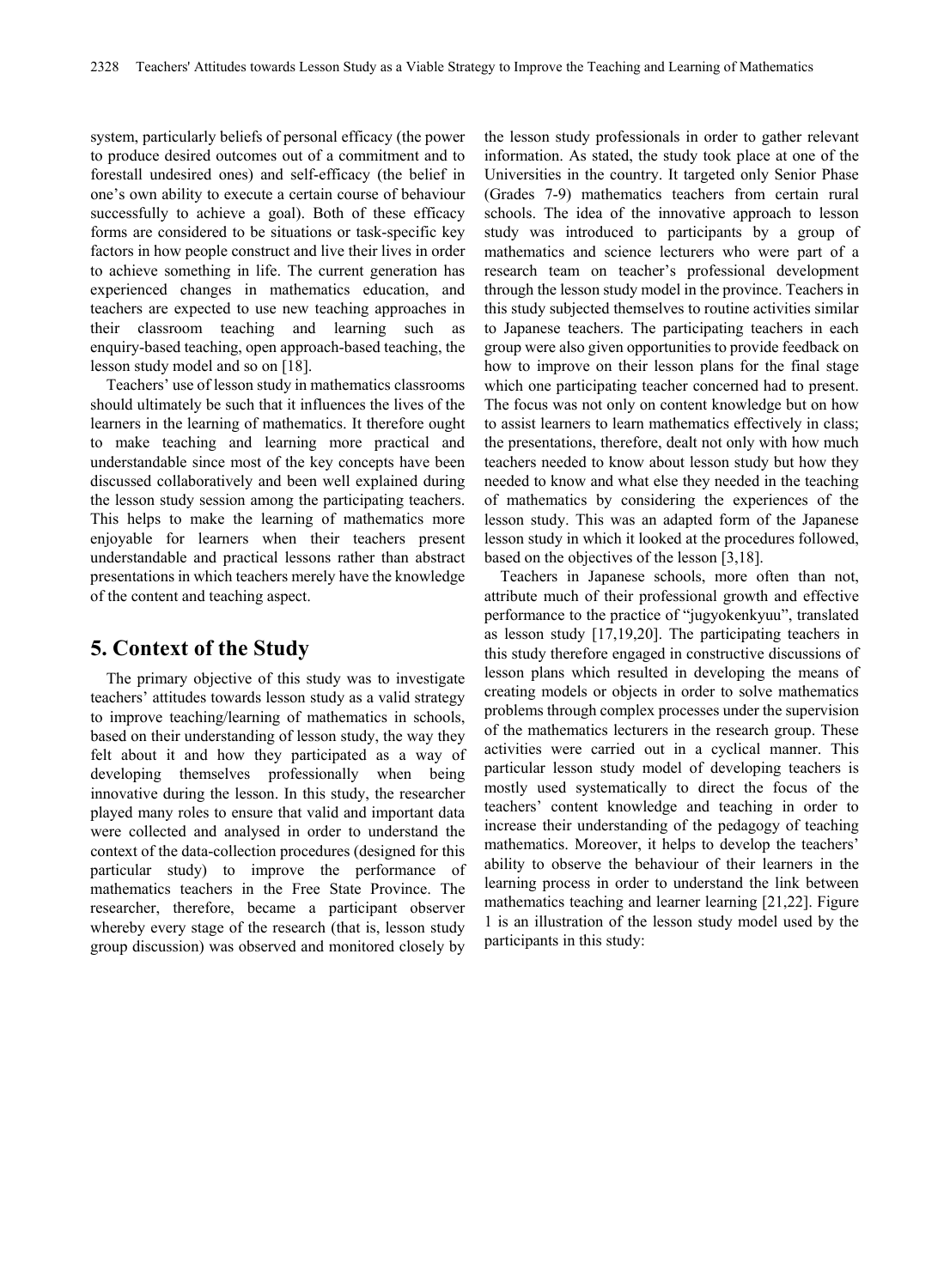

**Figure 1.** Lesson study illustration for the purpose of this study

### **6. Research Methodology**

**6.1. Design**

#### **6.2. Data Generation**

The case in this paper relates to the need for the participants to understand, in-depth, the experiences of lesson study as a viable strategy to improve teaching and learning of mathematics in the Free State Province by building a link between teaching and learners' learning of mathematics. This therefore warranted the involvement of other stakeholders such as mathematics and science lecturers, certain selected rural and township schoolteachers as well as some learners from purposely-selected schools in the province. All the participants met at the selected University for the study. Consideration of teachers' behaviour and abilities to improve their methods of teaching of mathematics in schools was based on classroom observation and participation in the collaborative lesson study group project as a criterion for inclusion of target groups. The study involved a qualitative action research study of an exploratory nature. The participants comprised thirty Grade 7 learners, aged 12-15, and thirty-five mathematics teachers teaching Grades 7-9 in various schools falling under the Free State Department of Education. The purposely-selected participants thus worked as a team comprising six to eight teachers in a team in order to share ideas and experiences for the betterment of teaching and learning of mathematics in schools. Many activities were engaged in for this study to be successful.

A combination of observation and interviews was used to gather data from the above teachers and learners in a lesson study workshop at the selected University. The participants were involved in collaborative lesson planning and presentation as a way of sharing ideas and information together in regulating their teaching with a view to the development of professionalism in the teaching of mathematics in schools [10]. The idea was to establish how teachers viewed lesson study as the activities were unfolding during their collaborative engagement, as a way of improving and refining lessons prepared by individual groups. The obvious intention was also to improve their professional way of teaching mathematics, rather than using the traditional approach, by interacting with one another in exploring alternative ways of teaching mathematics. Many activities were observed that culminated in the critical analysis of the study on the basis of the personal efficacy belief system emanating from commitment.

The participating teachers, in collaboration with the mathematics lectures, duly designed the series of lessons presented to the learners. The participating teachers then proceeded to revise the lessons where possible in order to make this study a success. The activities given to learners during lesson presentations were also checked to ascertain whether or not new concepts were displayed in order to pave the way for learners in problem solving. The concepts and ideas previously learned were checked and used as a foundation on which to create new mathematical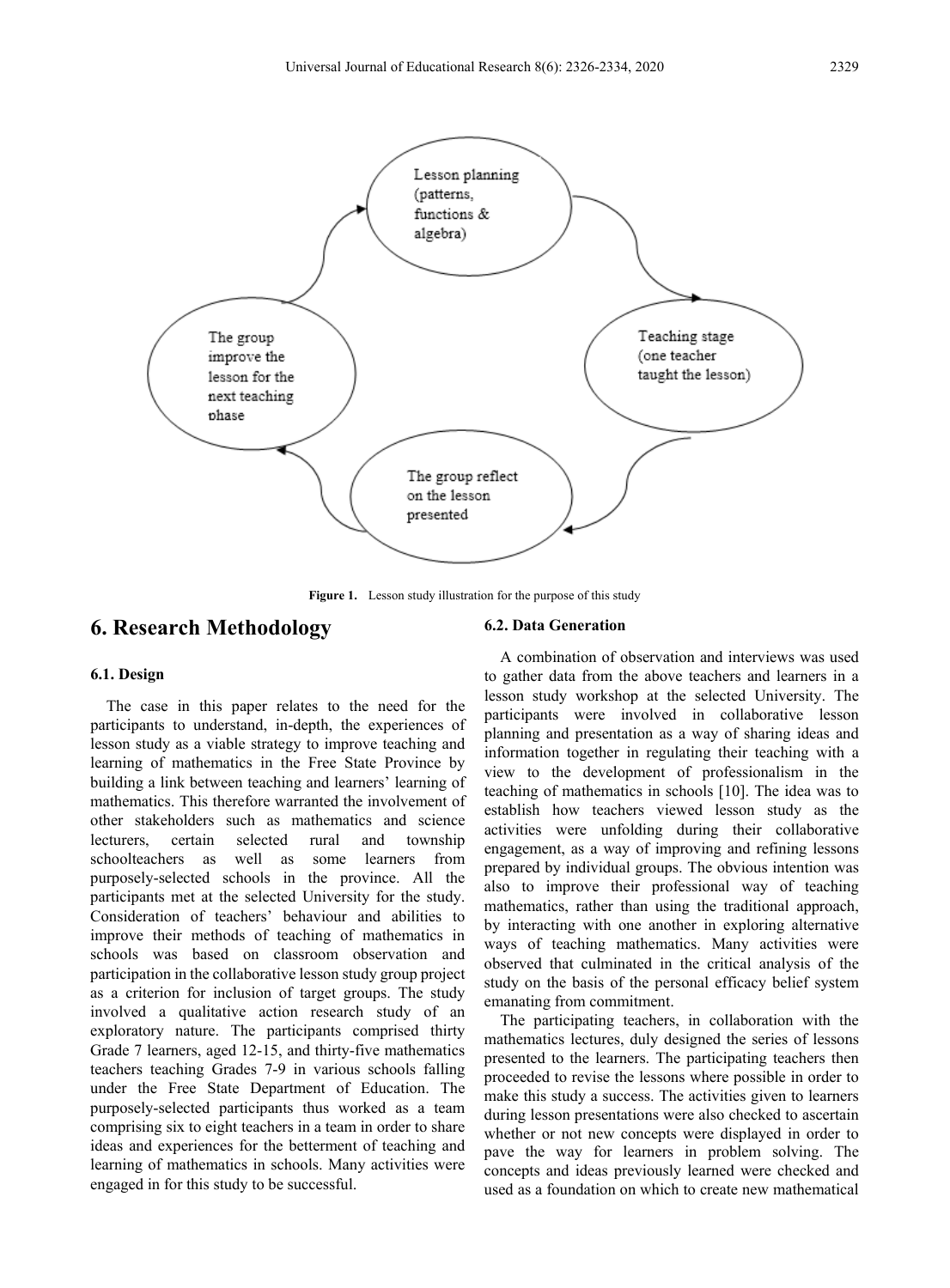knowledge for the learners' advantage. The research team planned and worked collaboratively with the participating teachers, as directed by the project coordinator, in considering determining attributes of the target group, based on the following criteria, which incorporated, what Suriyon, Inprasitha and Sangaroon [23] established:

- How teachers presented their lessons coupled with learners' ability to respond positively, ability to think outside the box, explanations of their own thinking and that of the group, making use of teaching/learning materials and available resources.
- Teachers' behaviour when monitoring learners, concentration on one particular direction or diverse ways of responding to learners' questions differently and collaboratively.
- How teachers used illustrations to explain their points or a particular problem at hand.
- Teachers' ability to monitor their own thinking through trial and error.
- Ability to challenge a point in a certain situation.
- Ability to reflect on their (teachers') teaching and learning in order to produce a quality or successful outcome.

All the above were monitored to ascertain professional development and ways of teaching mathematics for the learners' benefit. All the participating teachers who were monitored were both mathematics and science teachers. However, for the purpose of this study, the concentration was on the teaching of mathematics in class. Throughout the days of collaborative lesson study engagement, the participating teachers were given opportunities to plan, observe, critique and reflect on their teaching activities. All elements of engagement were video-taped and reported together with other data for this study.

Self-efficacy as well as attitude-behaviour theory, which was used in this study, concerned individuals' intentions and attitudes to use the lesson study idea for effective teaching of mathematics in schools. It involved teachers building a link between teaching and learners' learning; in other words, how teachers efficiently share ideas through collaborative discussion on knowledge of the content and teaching, and to use the shared ideas to teach mathematics for learners' better understanding. The aim of using the lesson study model in mathematics classrooms in this study was, therefore, basically to merge the best of the individual classroom teaching approaches or ideas with face-to-face teaching or to take into account the best of the various approaches which evolved during collaborative lesson discussion. In this study, an individual's perception of his/her ability to competently apply the skills and experiences of the collaborative lesson study model featured in his/her teaching is defined as lesson study self-efficacy.

#### **6.3. Class Observation**

The classroom observations in this study were

undertaken before, during and after the intervention, with at least one observation made of each teacher (the presenter) in the class where the study took place. The observations during and after the intervention were carried out with the aim of measuring teachers' shared opinions and experiences, as well as their intensions and attitudes towards the use of lesson study ideas for the betterment of teaching and learning of mathematics in schools, as supported by Bandura. In addition, it was important to establish how teachers viewed lesson study as a viable strategy to improve teaching and learning of mathematics through the activities which are unfolded during their collaborative engagement and as a way of improving and refining their lessons prepared by individual groups.

#### **6.4. Data Analysis**

Creswell's [24] qualitative data analysis was considered in analyzing the data gathered from the collaborative lesson-study cycle. During analysis, the data collected were transcribed to develop relevant categories and themes. The researcher therefore ascertained how teachers were able to use collaborative lesson study effectively to develop new pedagogical practices through reflection of teachers' self-efficacy of teaching mathematics deemed to help learners in solving mathematics problems logically. The researcher further characterized the main ideas generated during reflection of the lesson study as well as learners' ideas generated during the process of problem solving as a result of the lesson study model and how it helped learners to understand the problem or concept easily. The focus was also on how learners assessed the potential use and weakness of information or ideas to solve a problem based on the interventions made by the participating teachers [4,22]. Responses from the participants were then analysed. One had to check whether the teachers had knowledge of both the content and teaching; in other words, how they presented a concept to the learners during this project. Triangulation of different data sources was used as a way of addressing the validity of the study. The research team actually directed the program as encapsulated in the prescript of the mother project that supported the participating teachers' engagement in the lesson-study model. The paragraph below presents the results obtained from the data analysis.

## **7. Results and Discussion**

The results of the paper are presented based on the categories and themes that emerged from the coding and analysis pertaining to the data obtained from the participants during the development of the sequence (planning, observation, learners' activities and interviews), together with a brief argumentation for the categorisation.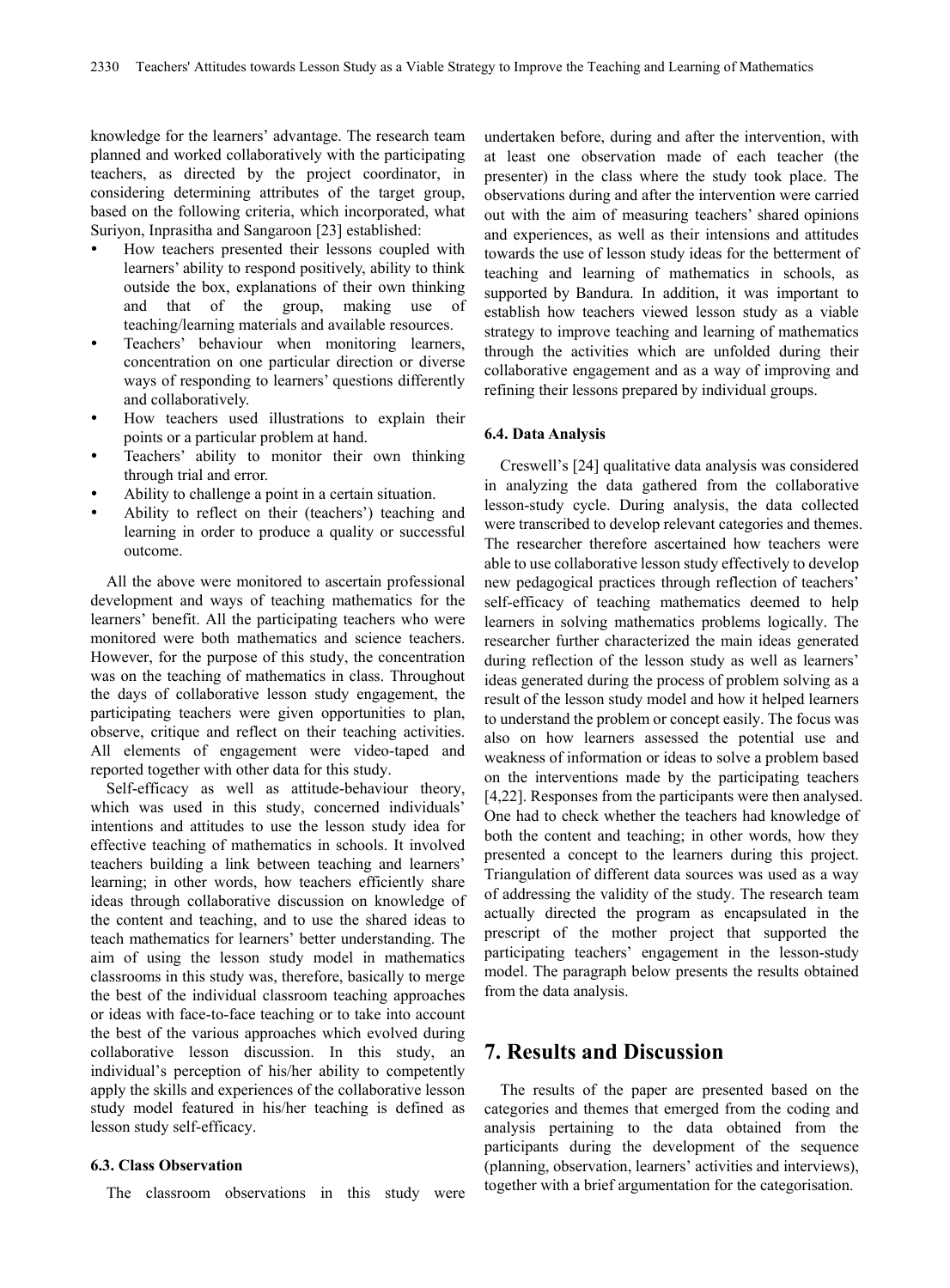# **8. Class Observation**

During classroom observations, the focus was mainly on the way teachers presented their lessons in relation to their content knowledge as a way of verifying their self-efficacy of teaching mathematics based on their attitudes towards lesson study. Observations in this study were carried out before, during and after the intervention, with at least one observation made of each teacher (the presenter) and the learners. The observations during and after the intervention were carried out with the aim of measuring teachers' shared ideas and experiences for the betterment of teaching and learning of mathematics in schools. Furthermore, the group reflected on the presenter's lesson to determine from him/her what he/she actually found to have done well during a particular lesson presentation, what went wrong or did not go well, and what could be done to address the areas of weakness or problems if necessary. This is aligned with the judgment of what can be done through experience so as to inform modifications to the lesson-study model in future for the benefit of both the teachers and learners globally. It refers to judgments of ability to apply lesson-study skills from problem-solving situations to broader tasks such as promoting education and professionalism among teachers. In this regard, lesson study self-efficacy does not refer to component skills such as listing or mentioning specific lesson-study features, but rather the ability to apply such skills or features to convey mathematical meanings to one's learners when teaching mathematics in the classroom. Bandura [9] emphasises the importance of self-perception and efficacy as cognitive mediators of action. The estimate of a teacher's own ability and application was important in this study. The theory states that whether or not a person undertakes a task depends, in part, on his or her perceived level of efficacy regarding that task. In this case, it revolved around how teachers could effectively use the lesson study model to teach mathematics in schools based on prior knowledge of using individual teaching approaches, hence the use of this model in this study.

Ni Shuilleabhaina and Seery [1], Posthuma [5], Dogan et al. [7] and Ni Shuilleabhain [25] believe that observing a collaborative lesson presentation and reflection usually paves the way for teachers to incorporate and develop new pedagogical practices by shifting their thinking from a teaching focus to a learning focus whilst puzzling over their learners' mathematical thinking. As prospective observers, teachers need to focus their attention on learners' progress by checking on the activities that learners are doing during the lesson as well as learners' thought processes in developing their cognitive abilities to solve world problems. During the reflective process, some observers responded to certain issues according to their respective observations that obstructed them during the lesson delivery; for example, in response to an open

interview question as to why they agreed to partake in this project. In their responses, two teachers coincidentally said:

*We could not have come here if not because of our principals because normally we not have time to plan our lessons due to overloaded activities in the school. We only take our books and go to class. But now, our coming here is not in vain. We have gained a lot in this project.* This could be because of the positive results acquired or the influence of the standard of good lesson planning in this project. Another teacher admitted: *Now my learners can get a direction of learning mathematics because I have now acquired the skill of tracing their mistakes and how to set good objective(s) and achieve it due to the ways this lesson study implementation was done.*

# **9. Experience in the Lesson Study Model**

The purposely-selected participating teachers spent a few hours working collaboratively as a team comprising six to eight teachers in a group in order to share ideas and experiences through planning, teaching, reflection, revision and re-teaching for the betterment of teaching and learning of mathematics in schools [22]. The teachers in this study had different teaching experiences and were relatively new to lesson study; they also had a limited relationship with each other as well as the learners. Based on the broad aim of the project, the participating teachers also identified an area of difficulty in mathematics. With this in mind, they began as a group to develop the broad aim and thus planned lessons towards achieving a particular goal in the teaching and learning of mathematics. Participants were initially given a lesson study template to observe and this allowed them the opportunities to make observations, reflect and make suggestions before the commencement of the actual lesson preparation and at the reflection stage of the presented lesson. They therefore planned their lessons (interventions) using learners' responses by observing the errors, mistakes and misconceptions they (learners) often experienced during teaching and learning and assessment. The group met to collaborate and plan their first lesson, and the subsequent lessons were refined by individual groups and presented by individual teachers in each group. What transpired during the study was that one participant teacher in one particular group taught the carefully planned lesson while the others observed in order to get the real picture of the lesson and its effectiveness for the betterment of their learners. After the presentation, the group met and constructively critiqued the teacher who presented the lesson, revised the lesson taught (based on their data gathered) and re-taught the refined lesson where necessary [4,19]. During the course of the presentations, the groups' revised lessons were displayed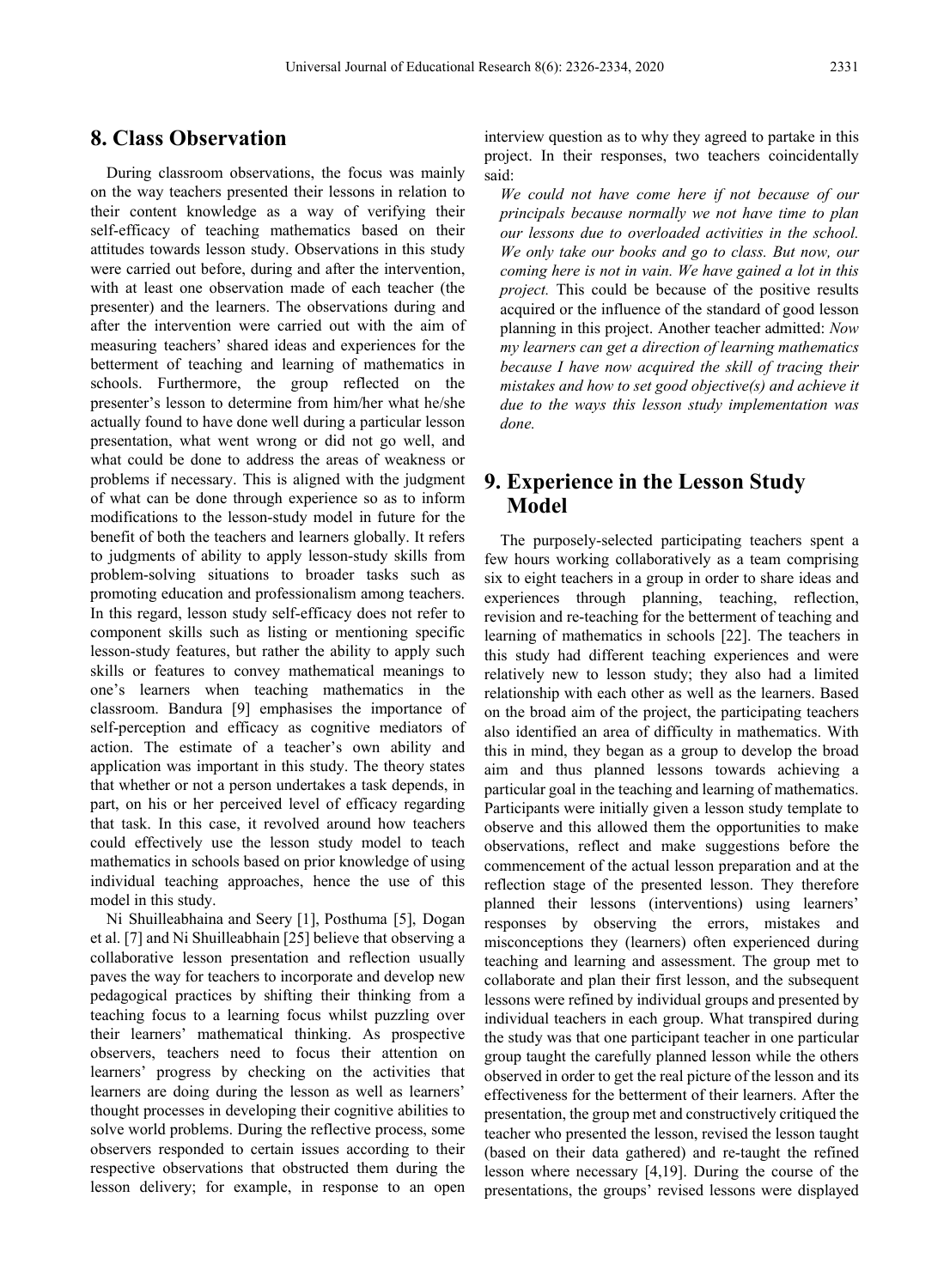on one end of the chalkboard, together with their aims/objectives, activities to be carried out, assessment criteria, prerequisite knowledge as well as reflection and other related motives to be achieved which at the end of the lesson were critically taken into account by the observers and the researcher. This helped the researcher to gather accurate and trustworthy data during the reflective stage.

## **10. Interpretation of Data**

Data were qualitatively collected based on the learners' class activities which, in turn, were based on the lesson study cycle, conference/open reflective sessions about the experiences of lesson-study processes, transcripts of the video-recorded lessons, summary reports of the participating teachers, comments from the audience, learners' comments and individual interviews. The analyses were done to establish whether or not the teachers had reflected on their learners' thinking as well as the understanding of the concepts to be taught in order to prepare for learners' contributions and feedback. Tentatively, some participants presented their individual reflections, however, most of the participants' responses arose out of the group discussions where most of them expressed their emotions, feelings and experiences about lesson study.

The discussion below highlights the following themes that emerged during data analysis: benefits of lesson study, reflection on learners' mathematical knowledge and improvement of their pedagogical content knowledge (PCK).

# **11. Benefits of Lesson Study**

The responses given by the respondents after observations made on the lesson study indicated that they had acquired useful experience. This was achieved through reflection on their mathematical knowledge and improvement of their PCK. The following sentiments represented some of the participants' oral responses:

TA: *I never knew you could use this lesson study to make teaching and learning of maths so easily like that except today. All along I have been struggling teaching some of the topics in class but through this lesson study, I have now got some skills and strategies of teaching those topics with ease. I can even close my eyes and teach those topics without difficulties. In fact, this lesson study model should be extended to all parts of the province in order to equip mathematics teachers in teaching of mathematics without fear. Some of the teachers have been experiencing problems with the terms or concepts to be taught*.

TK: *In actual fact I thought at the beginning that I have been embarrassed because of the way they were criticising my mistakes, making a lots of comments about* 

*my teaching. Some of them even said there were materials there as teaching aids but they did not see me using it in my teaching. I felt so uncomfortable initially but after the criticisms from the floor, I later realised that I have learnt a lot of things from them. I have realised my mistakes which I belief will not help learners if I had taught that lesson in class. I even cried they criticised me but I feel released because now I am very confident that if I should teach this lesson again, I will make them feel small. This means that as teachers, we need to always emback on these lesson study activities that will help us in our teaching and learning*.

# **12. Implications of the Study**

#### **12.1. Improvement of Pedagogical Content Knowledge**

Teachers indicated that their pedagogical knowledge of teaching mathematics had improved through lesson study even though they had challenges initially in adjusting to the lesson study environment. The responses from participants indicated that they initially planned their lessons haphazardly without taking into consideration the prior knowledge of the learners; by ignoring prior knowledge and reflective activities it made learners understand mathematics very difficult and their misconceptions raised to another level. The study also revealed that during lesson study collaboration, the teachers developed new ways of building on their learners' prior knowledge in the teaching of mathematics. They realized how much they needed to know and what else they needed to know in teaching of mathematics. The findings of the study, as indicated by the participants in this study, concur with the findings of Lewis [19] who found that usually lessons planned in the collative lesson study context had a significant impact on teachers' individual professionalism and their views of learners, and how they contributed to their learner's growth or progress. In addition to this, Ni Shuilleabhaina and Seery [1] and Posthuma [5] confirm that collaborative lesson planning helps to anticipate learners' response in learning. It also helps in improving teacher professional development and evaluating questions for observers who observe the public teaching. Discussing and reflecting on the observations are also beneficial to the way teachers respond to their reflective practice. Through lesson study, new skills, strategies, content knowledge and approaches are acquired, emerging competitive views of dissemination of information are shared and the demand for improvement is created.

All these imply that with key concepts in mind in planning of lessons, provisions should be made for learners to reflect on their mathematical knowledge in order to develop their cognitive abilities in the mathematics class. Moreover, the study revealed that through implementation of a good lesson plan, teachers were able to trace learners' learning mistakes which are usually committed when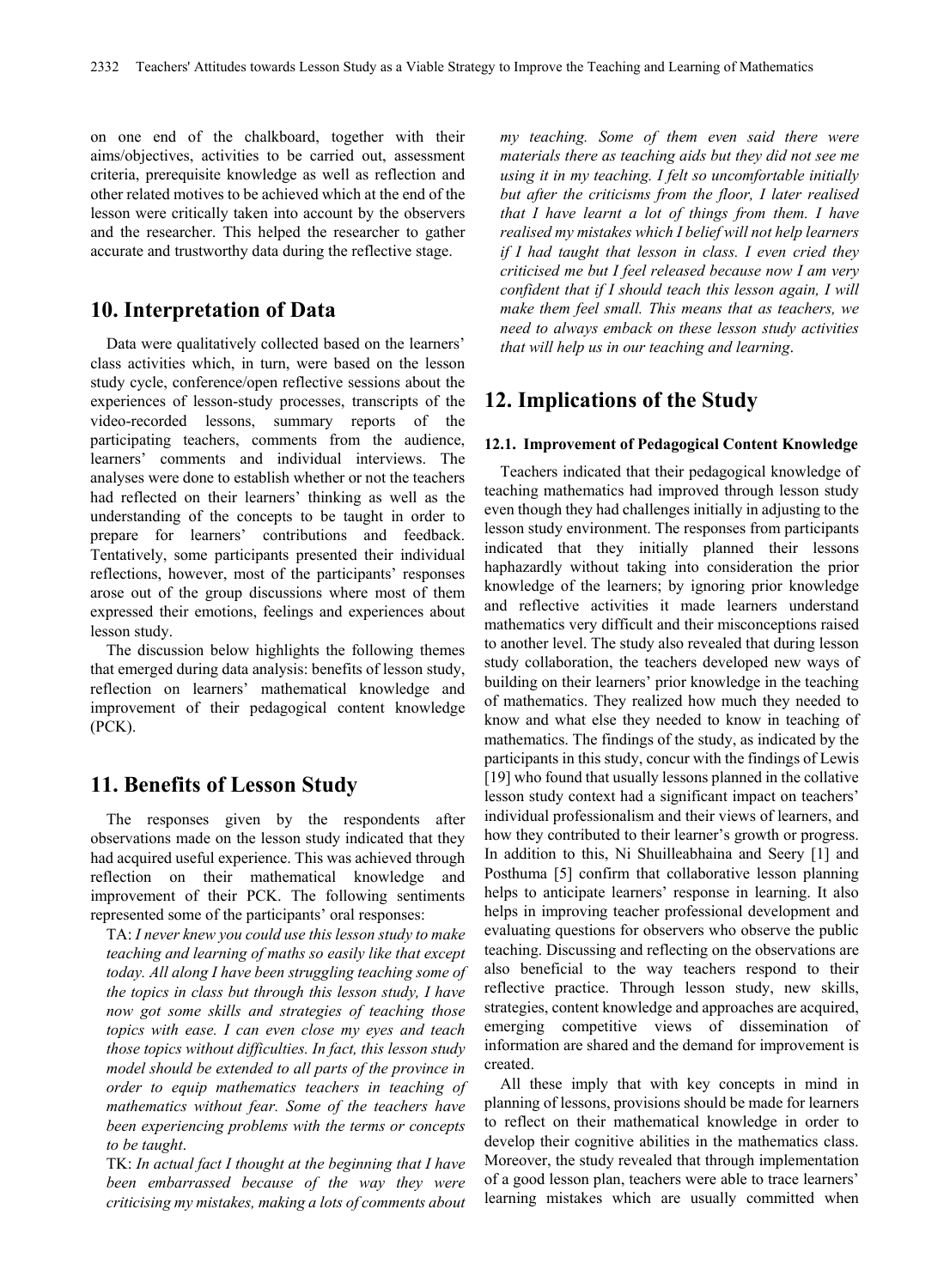solving problems. These can be traced and responded to at an appropriate time or even instantly for learners' development now and in the future, and help the teacher in planning and choosing resources. To this end, the teachers indicated that lesson study had the potential to achieve objectives and transform teaching and learning of mathematics for the better in mathematics classes.

Failure to address teacher professionalism, especially regarding the use of lesson study to improve their methods of teaching mathematics, can derail all other attempts to address leaners' poor performance in mathematics. Participants therefore recommended that lesson study be enforced by the Department of Education to improve teachers' method(s) of teaching mathematics in South African schools through innovative approaches such as reflection on leaners' mathematical content knowledge, and the introduction of different types of activities in the classroom which they considered to be sufficient and useful in assisting in developing their learners to apply certain concepts to other areas of study as well.

## **REFERENCES**

- [1] Ni Shuilleabhaina, A., Seeryb, A. Enhancing Curriculum reform through lesson study: a case study of mathematics teacher learning, Professional development in education, Vol.44, No.2, 222-236, 2018.
- [2] Zapalska, AM., Zieser, N., Kelley, T. Strategies for self-leadership development: An example of the U.S. Coast Guard Academy, International Journal of Business and Public Administration, Vol.12, No.2, 66-75, 2015.
- [3] Fujii, T. Implementing Japanese lesson study in foreign countries: misconceptions revealed, Mathematics teacher education and development, Vol.16, No.1, 65–83, 2014.
- [4] Burroughs, E.A., Luebeck, J.L. Pre-service teachers in mathematics lesson study, The Mathematics Enthusiast, Vol.7, No.2, 391-400, 2010.
- [5] Posthuma, B. Mathematics teachers' reflective practice within the context of adapted lesson study, Pythagoras, Vol.33, No.3, 1-9, 2012.
- [6] Zapalska, AM., Zieser, N., Kelley, T. Management in firms and organizations Leadership development in undergraduate programs: an example at the U.S. Coast Guard Academy, Problem and Perspectives in Management, Vol.14, No.1, 30-43, 2016.
- [7] Dogan, S., Pringle, R., Mesa, J. The impacts of professional learning communities on science teachers' knowledge, practice and student learning: a review, Professional development in education, Vol.42, No.4, 569–588, 2016.
- [8] Myers, J. Lesson study as a means for facilitating preservice teacher reflectivity, International Journal for the Scholarship of Teaching and Learning, Vol.6, No.1, 15, 2012.
- [9] Bandura, A. Self-efficacy: The exercise of control, Freeman,

New York: Freeman, 1997.

- [10] Bandura, A. Self-efficacy assessment. In R. Fernandez-Ballesteros psychological assessment (Vol. 2, pp. 848-853), Sage Publications, London, 2002.
- [11] Doll, J., Ajzen, I. Accessibility and stability of predictors in the theory of planned behaviour, Journal of Personality and Social Psychology, Vol.63, No.5, 754-765, 1992.
- [12] Glasman, L.R., Albarracin, D. Forming attitudes that predict future behavior: A meta-analysis of the attitude-behavior relation, Psychological bulletin, Vol.132, No.5, 778, 2006.
- [13] Jita, L.C., Mokhele, M.L. When teacher clusters work: selected experiences of South African teachers with the cluster approach to professional development. South African Journal of Education, Vol.34, No.2, 1-15, 2014.
- [14] Gamble, J. Teacher professionalism: A literature review. JET Educational Services, Johannesburg, 2010.
- [15] Webb, P., Austin, P. The family maths programme: parents' perceptions of what influences their engagement, enjoyment and confidence within a complex learning community, Education as Change, Vo.13, No.1, 27-44, 2009.
- [16] Jita, L.C., Maree, J.G., Ndlalane, T.C. Lesson study (Jyugyo Kenkyu) from Japan to South Africa: A science and mathematics intervention program for secondary school teachers, In B. Atweh, A.C. Barton, M. Borba, N. Gough, C. Keitel, C. VistroYu, et al. (Eds.), Internationalisation and globalisation in mathematics and science education (pp. 465−486), Springer, Dordrecht, 2006.
- [17] Yulianto, B., Kamidjan, A.A., Asteria, P.V. Development of short Indonesian lesson plan to improve teacher performance, IOP Conf. Ser., Mater. Sci. Eng. 296 012001, 2018.
- [18] Witterholt, M., Goedhart, M., Suhre, C. The impact of peer collaboration on teachers' practical knowledge, European Journal of Teacher Education, Vol.39, No.1, 126-1243, 2016.
- [19] Lewis, C. How does lesson study improve mathematics instruction? ZDM, Vol.48, No.4, 571–580, 2016.
- [20] Perry, R., Lewis, C. Teacher-initiated lesson study in a Northern California district. Paper presented at the Annual Meeting of the American Educational Research Association, Chicago, Illinois. (ERIC Document Reproduction Service No. ED478391), 2003.
- [21] Murata, A., Takahashi, A. District-level lesson study: How Japanese teachers improve their teaching of elementary mathematics. Paper presented at a research pre-session of the annual meeting of the National Council of Teachers of Mathematics, Las Vegas, NV, USA, 2002.
- [22] Lewis, C., Perry, R., Hurd, J. Improving mathematics instruction through lesson study: a theoretical model and North American case, Journal of mathematics teacher education, Vol.12, No.4, 285–304, 2009.
- [23] Suriyon, A., Inprasitha, M., Sangaroon, K. Students' Metacognitive Strategies in the Mathematics Classroom Using Open Approach, Psychology, Vol.4, No.07, 585, 2013.